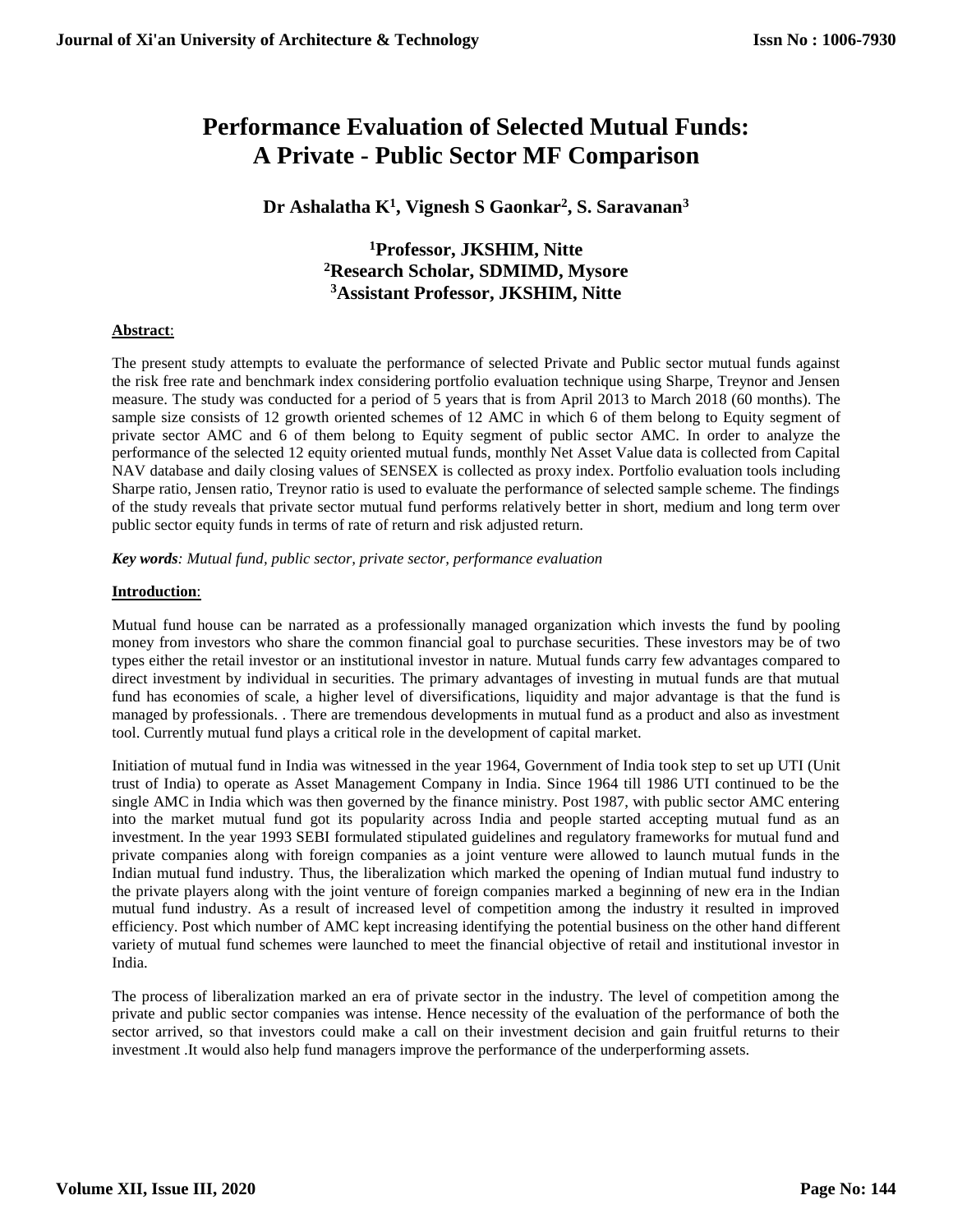## **Literature Survey:**

The academic literature on evaluation of performance of mutual funds is vast. Some of them have been reviewed and listed in this section.

Sapar and Madava (2009) made a study to evaluate the performance of Indian Mutual Fund industry in a bear market using risk adjusted return analysis, In order to evaluate the performance of selected mutual funds, author selected traditional method of portfolio evaluation like Sharpe ratio, Treynor ratio, Jensen and Fama measures. Monthly closing NAV data was taken from AMFI from September 1998 to April 2002 which is nearly for 4 years. A total sample of 58 open ended schemes taken to evaluate. The studies observed that majority of the samples were able to generate a return which is over expected rate of returns in terms of total as well as systematic risk.

Sakshi Saxena and Himanshu Puri (2011) conducted a research to build a optimal portfolio model of Capital Asset Pricing Model and also analyzed the performance of optimal portfolio by traditional method of portfolio evaluation covering Sharpe-Treynor-Jenson Model. The study was depended on secondary data, and the daily NAV of monthly return of the selected funds were collected from 1st April 2006 to 31st march 2011 (60 months). The study observed that the cut off rate so that majority of the new securities that have an extra return to beta ratio above the cutoff rate can be built-in as optimal portfolio.

Singla and Singh (2000) in the study evaluated the performance of 12 growth oriented mutual funds. Secondary data collection was depended to evaluate the performance of selected mutual funds. Monthly NAV was collected for 12 selected mutual funds from 1992 to 1996 by applying mean return of the fund, and traditional approach o evaluate the portfolio performance like Sharpe, Treynor and Jensen measures. The BSE SENSEX was used as market proxy. The study highlighted that average monthly return for the sample mutual fund schemes was at -.0766 against monthly market return of .0027. The Sharpe index showed average value of 12 mutual funds was -0.142 and the average Sharpe index was -0.926 in case of market index. The study showed lower Treynor ratio which indicates that und did not generate adequate returns for each unit of risk taken. Jensen measure showed average value of alpha which was around -0.002 which indicates that the fund has not earned the expected rate of return and generated negative alpha.

Devi and Kumar (2010) conducted a study on performance of equity mutual funds in India during 2003 to 2007 using average rate of return considering compounded annual growth rate (CAGR) , standard deviation and riskadjusted rate of return analysis. For the purpose of study author has selected 102 schemes were taken as sample for the study , Out of which 56 funds were equity diversified funds, 21 funds were equity index funds , 18 funds were equity tax saving funds and 7funds were equity technology fund. Author had made a comparative analysis of investment performance of public as well as private sector mutual funds, and the study revealed that there was no significant difference between the two sectors in India.

Anjum , Dhanda and Batra (2012) evaluated investment performance of selected open ended mutual fund schemes. The objective f the study is to evaluate the performance of selected mutual funds in terms of risk-return as well as risk-adjusted returns using rate of return , beta , standard deviation , Treynor and Sharpe ratios. The study was conducted from April 2009 to March 2011. The study concludes that out of twenty selected open ended mutual funds only three schemes including HDFC Top 200 , HDFC Capital Builder Fund, and UTI Opportunities Fund generated higher return than the benchmark.

Goyal (2015) analyzed the performance of top 10 mutual funds and also compared their performance with benchmark index , that is CNX Nifty and S&P, using Sharpe ratio, Treynor ratio and Jensen measure , the study revealed that all the schemes of the sample performed well as well as they generated higher and better market returns when compared to the market index. Among all the schemes Franklin India Opportunities Fund was found to be the best performer as it generated higher average returns at the same time possessed lower risk.

Gowri and Deo (2016) evaluated the performance of funds using risk-adjusted methods of performance evaluation and compared their returns with that of 91 day Treasury Bills risk free rate and market index (BSE 100).The study analyzed the performance of selected samples for 7 financial years that is from April 2007 to March 2014 by using risk adjusted performance measures such as Sharpe ratio , Treynor ratio and Jensen Alpha. The results of the study indicated that most of the sample funds underperformed the market index generating negative return in excess of risk-free rate.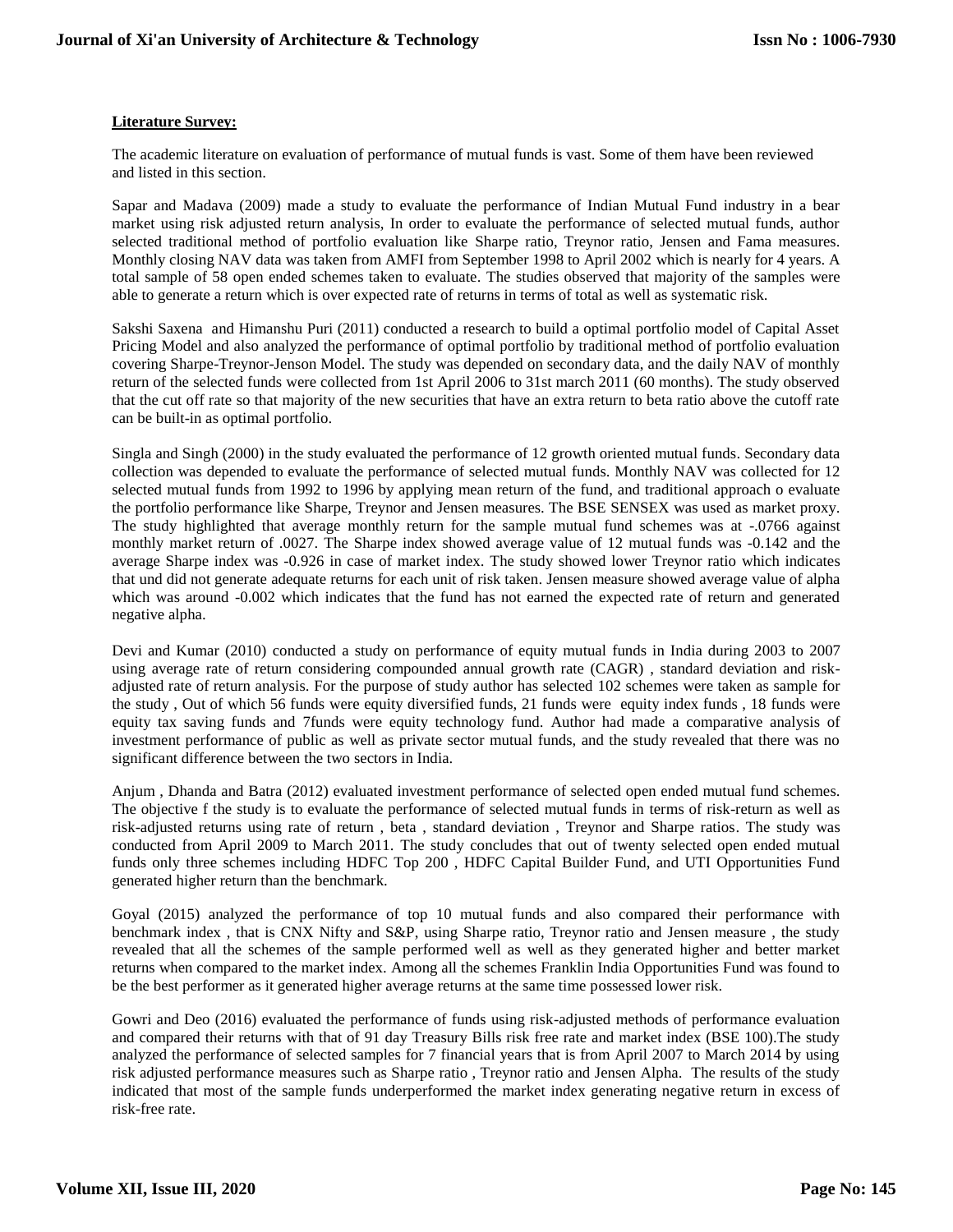Ahuja (2016) made an attempt to study the performance of Indian Mutual Funds in two separate periods consisting of both bull and bear period. The time period between January 8,2008 to March 9,2009 was taken as bear period where as the time frame from March 9, 2009 to June 30,2014 was taken into study as bull period, Sharpe ratio , Treynor ratio, information ratio, Sortino ratio and M square were the considered to evaluate risk adjusted performance, to study the market-timing and stock selection skills of the fund managers, Jensen measure, Fama net selectivity, Treynor-Mayzu an Henriksson- Merton model were used.The risk-adjusted measures of performance evaluation revealed that the funds performed differently under the two market conditions, the selected samples performed poorly particularly when the market condition was down (bear period).Moreover the risk-adjusted returns of the samples underperformed the market index during the study period , also most of the sample funds showed that fund manager possess stock selectivity skills but failed to be efficient market-timers throughout the study period.

Rathore and Singh (2017) conducted study to evaluate sector wise (public, private and foreign) performance of mutual funds in India for a time frame of 11 financial years ranging from 2003-2014.The entire study was categorized into three sub-periods depending upon the movements of SENSEX namely pre-period, inter-period and post-period. Sharpe ratio, Treynor ratio and Jensen measure was used to analyze the result of the study and it was observed that private sector outperformed the public and foreign sectors in pre, inter as well as post period. Also, it was noted that equity schemes performed better as compared to tax savings and balanced schemes.

## **Objective of the study:**

- 1. To make a comparative risk and return analysis of Equity and Balanced using risk adjusted portfolio techniques of evaluation in short term
- 2. To make a comparative risk and return analysis of Equity and Balanced using risk adjusted portfolio techniques of evaluation in medium term
- 3. To make a comparative risk and return analysis of Equity and Balanced using risk adjusted portfolio techniques of evaluation in long term

| <b>Short Term</b>                      | Medium Term                              | Long Term                                  |
|----------------------------------------|------------------------------------------|--------------------------------------------|
| H0 : $\mu$ (PCAGR i– pCAGR i) = 0      | H0 : $\mu$ (PCAGR ii– pCAGR ii) = 0      | H0 : $\mu$ (PCAGR iii– pCAGR iii) = 0      |
| H1 : $\mu$ (PCAGR i– pCAGR i) $\neq$ 0 | H1 : $\mu$ (PCAGR ii– pCAGR ii) $\neq$ 0 | H1 : $\mu$ (PCAGR iii– pCAGR iii) $\neq$ 0 |
| $H0: \mu$ (PSR i– pSR i) = 0           | H0 : $\mu$ (PSR ii– pSR ii) = 0          | H0 : $\mu$ (PSR iii– pSR iii) = 0          |
| H1 : $\mu$ (PSR i– pSR i) $\neq$ 0     | H1 : $\mu$ (PSR ii– pSR ii) $\neq$ 0     | H1 : $\mu$ (PSR iii– pSR iii) $\neq$ 0     |
| $H0: μ$ (PTR i– pTR i) = 0             | $H0: μ$ (PTR ii– pTR ii) = 0             | H0 : $\mu$ (PTR iii– pTR iii) = 0          |
| H1 : $\mu$ (PTR i– pTR i) $\neq$ 0     | H1 : $\mu$ (PTR ii– pTR ii) $\neq$ 0     | H1 : $\mu$ (PTR iii– pTR iii) $\neq$ 0     |
| $H0: μ (PIR i-pJR i) = 0$              | $H0: μ$ (PJR ii– pJR ii) = 0             | H0 : $\mu$ (PJR iii– pJR iii) = 0          |
| H1 : $\mu$ (PJR i– pJR i) $\neq$ 0     | H1 : $\mu$ (PJR ii– pJR ii) $\neq$ 0     | H1 : $\mu$ (PJR iii– pJR iii) $\neq$ 0     |

## **Testable Hypothesis:**

Where P= Public sector mutual funds, p=Private sector mutual funds, SR= Sharpe Ratio, TR= Treynor Ratio, JR= Jensen Ratio, i= Short run, ii=medium run and iii= long run

## **Research Methodology and Data Base Reference:**

#### **1. Description of the database and Description of sample profile:**

Current study is empirical in nature. In order to evaluate the performance of selected mutual fund data is collected for a period of 60 months from April 2013 to March 2018 has been considered for the study. The sample of the study includes 12 growth scheme equity funds in which five of them belong to Equity segment private asset Management Company and five of them belong to Equity segment of public asset Management Company. In order to have uniformity in analysis only large capitalization category schemes were referred for the study. Secondary sources of data were considered from Capital NAV database. In order to land at the performance of the selected mutual funds, monthly NAV data of the sample funds were taken from Capital NAV database for the defined timeframe Short term, medium term and long term accordingly. Daily closing price from SENSEX is considered as proxy; The data for SENSEX same is fetched from Capital Line database. Monthly yield on 91Days Treasury bill is considered as the risk free rate of return.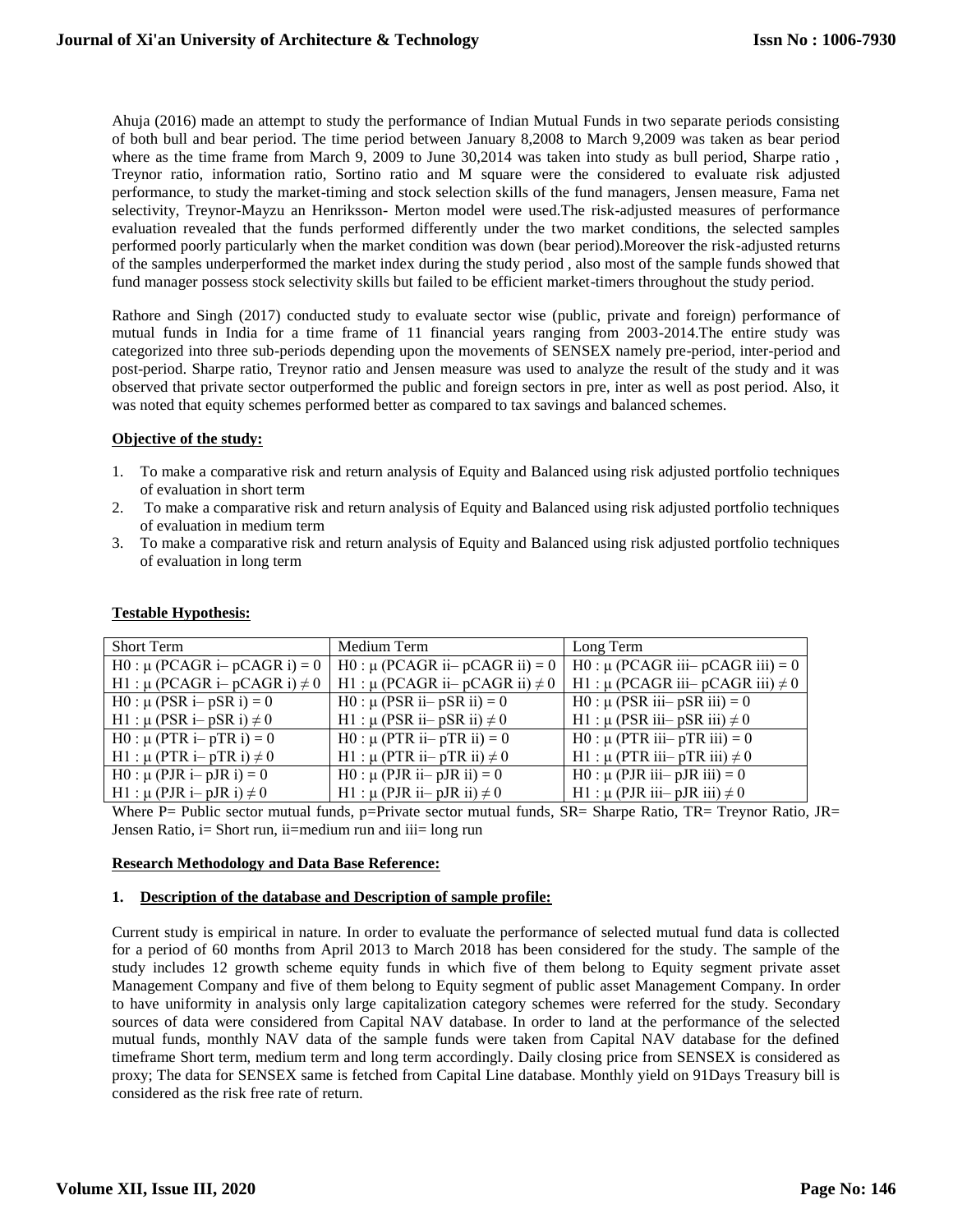Table 1 captures the brief detail about the sample selected and certain codes have been tagged against each fund for further proceedings.

## **Table 1 Profile of Sample Framework**

| <b>Public Sector</b>          |            |                | Private Sector                     |              |                |
|-------------------------------|------------|----------------|------------------------------------|--------------|----------------|
| Fund Name                     | AMC.       | Code           | <b>Fund Name</b>                   | AMC.         | Code           |
| SBI Bluechip Fund (G)         | <b>SBI</b> | E1             | Aditya Birla SL Equity Fund (G)    | Aditya Birla | E7             |
| SBI Focused Equity Fund (G)   | <b>SBI</b> | E2             | Aditya Birla SL Midcap Fund - (G)  | Aditya Birla | E8             |
| SBI Large & Midcap Fund (G)   | <b>SBI</b> | E <sub>3</sub> | Aditya Birla SL Tax Relief '96 (G) | Aditya Birla | E <sub>9</sub> |
| UTI-Equity Fund $(G)$         | UTI        | E4             | AXIS Bluechip Fund $(G)$           | Axis         | E10            |
| UTI-Long Term Equity Fund (G) | <b>UTI</b> | E <sub>5</sub> | AXIS Long Term Equity Fund (G)     | Axis         | E11            |
| UTI-Mid Cap Fund (G)          | UTI        | E6             | AXIS Midcap Fund (G)               | Axis         | E12            |

*Source: Compiled by the author from Capital Nav Database and AMFI and the defined codes are assigned by the author for easy reference in further proceedings.*

## **2. Measure used for evaluation of performance of select mutual fund:**

## **A. Return Measures:**

In order to evaluate the performance of selected mutual fund daily return of selected mutual fund is considered. Daily NAV of selected mutual fund is selected based on the NAV computation formula given: Daily average return = NAV t – NAV t-1 / NAV t-1**.**In addition to this, SENSEX return is calculated through following formula, Market  $Return = Index t - Index t-1 / Index t-1$ .

## **B. Risk Measures**

Investments are subjected to market risk; this risk covers systematic risk and unsystematic risk. It is universal proven phenomenon that investor expect higher return for higher risk taken. Thus, the study covers all the factor of risk in considering standard deviation and beta. The study also evaluated the alpha return generated by the fund by meeting expected rate of return.

## **C. Standard Deviation:**

Standard deviation is nothing by measurement of volatility which is expressed in terms of variation with respect to mutual fund return. Standard deviation is used to analyze total risk associated with the schemes. Higher the standard deviation of a fund, higher the risk that fund carry, lower the standard deviation, lower the risk the fund carry.

## **D. Beta:**

The component of total risk is combination of systematic risk and unsystematic risk. Beta represents the systematic risk of the total risk component. Ideal accepted value of Beta is 1, if Beta is more than 1, the fund has more volatile to the market response, on the other hand if beta is less than 1, the fund has less volatile to the market response. Calculation of beta was necessary in current study to calculate Treynor and Jensen ratios.

## **E. Risk Free Rate:**

Risk free interest rate is the return generated by the investment with zero amount of risk associated to the investment. This ideally helps in understanding the extent to which fund has generated return over and above the risk free rate of return. Usual researcher considers government Treasury bill is known for risk free rate securities as it is not riskier security. It has 91 days Treasury bill, 180 days Treasury bill. In this study yield of 91 days treasury bill taken in to account to analyze the difference between selected securities with risk free securities.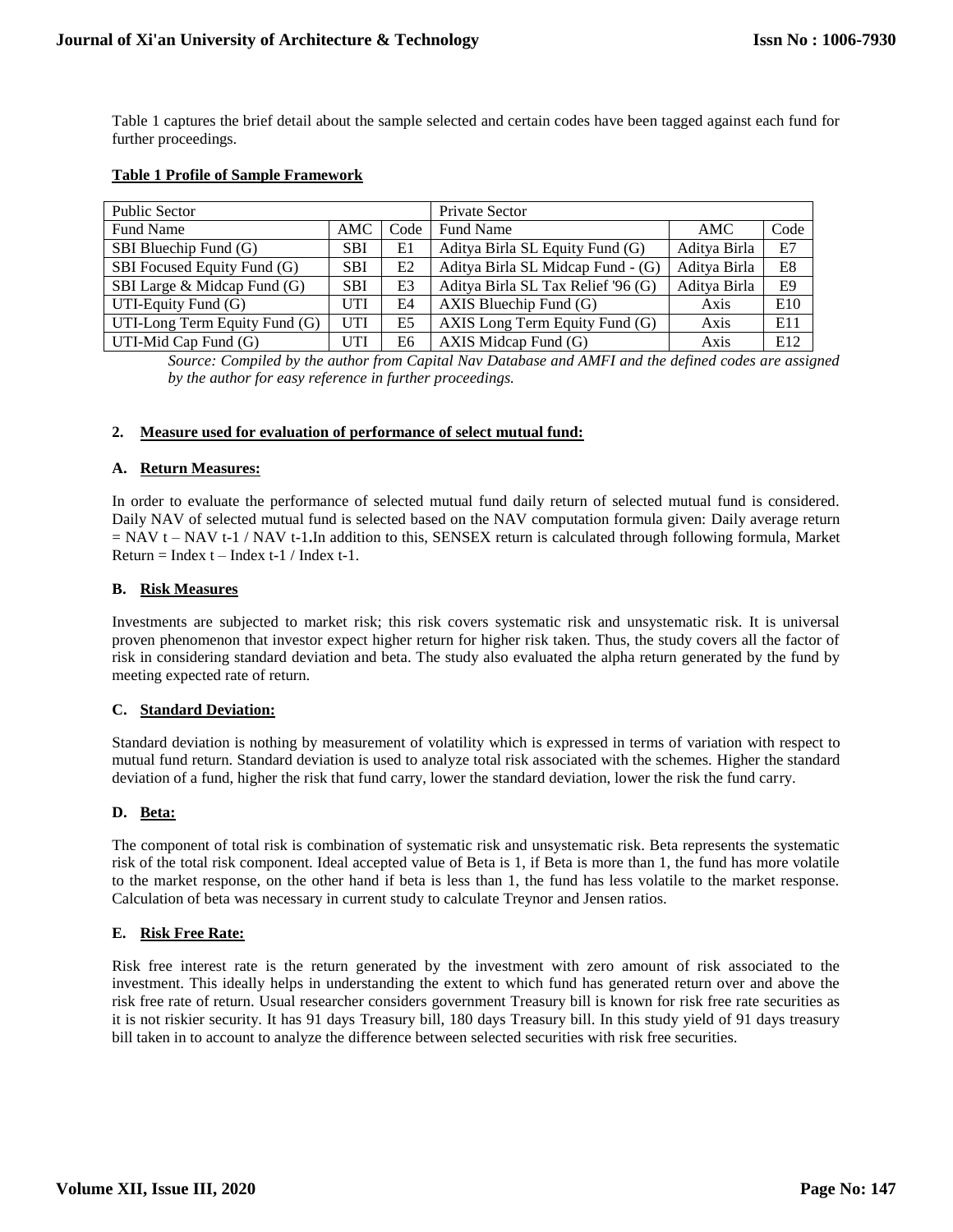## **F. Sharpe Model:**

Traditional approach to evaluate the performance of selected mutual fund, the idea behind the model is to consider risk as whole (Systematic risk and unsystematic risk) , risk free rate, fund return and standard deviation calculation of the fund is calculated to find out the value. The value represents the return generated by the fund for each unit to the investor. Higher the Sharpe ratio higher the return generated by the fund per unit of risk taken. In current study Sharpe ratio is calculated for short, medium and long term by calculating standard deviation for the defined period.

## **G. Treynor Model:**

Traditional approach to evaluate the performance of selected mutual fund, the model is also referred as reward to volatility model as this model defines the return generated against per unit of risk taken. Beta evaluated the tendency of a mutual fund return to change in response to changes in return for the overall market. In current study, Treynor ratio is calculated for short, medium and long term by calculating the Beta. (Value of Beta computed separately for short, medium and long term).

## **H. Jensen Model:**

Jensen model is another traditional approach to evaluate the performance of selected mutual fund, the model defines the expected rate of return that is required to generate by the fund using CAPM model. Once the expected rate of return is generated then the actual return of the fund is subtracted to arrive at Jensen model. In current study, Jensen ratio is calculated for short, medium and long term by calculating the expected rate of return. Expected rate of return is computed separately for short, medium and long term.

## **Empirical Analysis and Results:**

This section describes the discussion of empirical results of the study obtained by using risk and return analysis and risk adjusted performance measure.

## **Performance evaluation of select mutual fund across tenure as per Sharpe Model**

Public Sector Mutual Fund:

| Fund Code      | CAGRi   | <b>SDi</b> | SRi     | CAGRii  | SDii    | <b>SRii</b> | CAGRiii | SDiii   | SRiii  |
|----------------|---------|------------|---------|---------|---------|-------------|---------|---------|--------|
| E1             | 10.8733 | 0.6456     | 0.0403  | 9.0768  | 0.8021  | 0.0276      | 18.1598 | 0.8468  | 0.0652 |
| E2             | 21.4342 | 0.6736     | 0.0942  | 12.2065 | 0.7742  | 0.0431      | 19.3285 | 0.7816  | 0.0751 |
| E <sub>3</sub> | 12.9746 | 0.7339     | 0.0451  | 9.9059  | 0.9267  | 0.0284      | 20.3696 | 0.9257  | 0.0686 |
| E4             | 12.1174 | 0.6173     | 0.0511  | 7.2884  | 0.8333  | 0.0188      | 16.7817 | 0.8632  | 0.0586 |
| E <sub>5</sub> | 9.6685  | 0.6918     | 0.0289  | 7.4049  | 0.8499  | 0.0191      | 15.5995 | 0.8664  | 0.0536 |
| E <sub>6</sub> | 13.1083 | 0.8769     | 0.0405  | 10.3753 | 0.9769  | 0.0292      | 27.7839 | 0.97    | 0.0911 |
| Average        | 13.3627 | 0.70652    | 0.05002 | 9.3763  | 0.86052 | 0.0277      | 19.6705 | 0.87562 | 0.0687 |

## **Table 2: Table showing results of Sharpe ratio for public sector funds across tenure**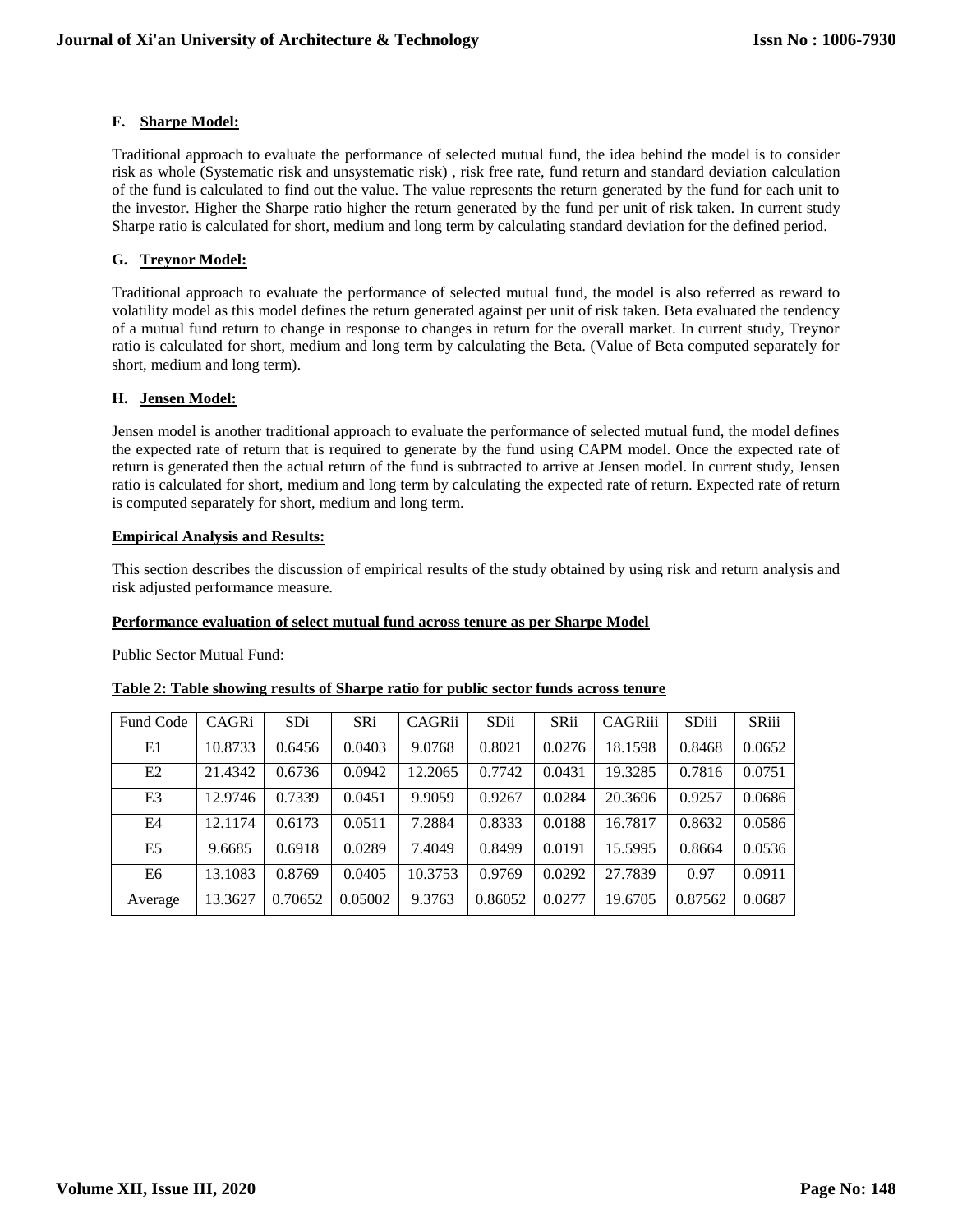## **Private Sector Mutual Fund:**

| Fund Code | CAGRi   | SDi     | Sri     | CAGRii  | SDii   | SRii    | CAGRiii | SDiii   | <b>SRiii</b> |
|-----------|---------|---------|---------|---------|--------|---------|---------|---------|--------------|
| E7        | 9.9103  | 0.6576  | 0.0357  | 1.9344  | 0.8805 | 0.0378  | 22.0394 | 0.929   | 0.0745       |
| E8        | 10.3361 | 0.7788  | 0.031   | 12.3671 | 0.9465 | 0.0375  | 23.1703 | 0.9316  | 0.0784       |
| E9        | 18.1642 | 0.6184  | 0.0849  | 11.618  | 0.8242 | 0.0384  | 22.6303 | 0.8627  | 0.0817       |
| E10       | 18.1253 | 0.6101  | 0.0839  | 7.8716  | 0.8417 | 0.0213  | 15.2915 | 0.8796  | 0.0517       |
| E11       | 16.7892 | 0.6369  | 0.0727  | 8.6799  | 0.8051 | 0.0257  | 23.2816 | 0.8346  | 0.0868       |
| E12       | 20.0288 | 0.7165  | 0.0832  | 9.5763  | 0.8872 | 0.0279  | 22.1204 | 0.9114  | 0.076        |
| Average   | 15.559  | 0.66972 | 0.06523 | 10.3412 | 0.8642 | 0.03143 | 21.4223 | 0.89148 | 0.07485      |

## **Table 3: Table showing results of Sharpe ratio for private sector funds across tenure**

Note: CAGRi=CAGR for Short term, SDi=Standard Deviation for short term, SRi= Sharpe Ratio for Short term, CAGRii=CAGR for Medium Term, SDii=Standard Deviation for Medium term, SRii= Sharpe Ratio for Medium term, CAGRii=CAGR for long Term, SDiii=Standard Deviation for Long term, SRiii= Sharpe Ratio for Long term.

## **Performance evaluation of select mutual fund across tenure as per Treynor Model**

## **Public sector mutual funds:**

## **Table 4: Table showing results of Treynor ratio for public sector funds across tenure**

| Fund Code      | CAGRi   | $\beta i$ | TRii    | CAGRii  | $\beta$ ii | TRii    | CAGRiii | $\beta$ iii | TRiii   |
|----------------|---------|-----------|---------|---------|------------|---------|---------|-------------|---------|
|                |         |           |         |         |            |         |         |             |         |
| E1             | 10.8733 | 0.9247    | 0.0282  | 9.0768  | 0.883      | 0.025   | 18.1598 | 0.8706      | 0.0634  |
| E2             | 21.4342 | 0.6841    | 0.0927  | 12.2065 | 0.6899     | 0.0484  | 19.3285 | 0.611       | 0.0961  |
| E <sub>3</sub> | 12.9746 | 0.9671    | 0.0342  | 9.9059  | 0.9682     | 0.0271  | 20.3696 | 0.9088      | 0.0699  |
| E4             | 12.1174 | 0.8219    | 0.0384  | 7.2884  | 0.9118     | 0.0172  | 16.7817 | 0.8895      | 0.0569  |
| E <sub>5</sub> | 9.6685  | 0.9711    | 0.0206  | 7.4049  | 0.9408     | 0.0173  | 15.5995 | 0.8982      | 0.0517  |
| E6             | 13.1083 | 0.9616    | 0.037   | 10.3753 | 0.922      | 0.0309  | 27.7839 | 0.8129      | 0.1087  |
| Average        | 13.3627 | 0.88842   | 0.04185 | 9.3763  | 0.88595    | 0.02765 | 19.6705 | 0.83183     | 0.07445 |

## **Private sector mutual funds:**

## **Table 5: Table showing results of Treynor ratio for private sector funds across tenure**

| Fund Code | CAGRi   | $\beta i$ | TRii    | CAGRii  | $\beta$ ii | TRii    | CAGRiii | $\beta$ iii | TRiii   |
|-----------|---------|-----------|---------|---------|------------|---------|---------|-------------|---------|
|           |         |           |         |         |            |         |         |             |         |
| E1        | 9.9103  | 0.9055    | 0.0259  | 11.9344 | 0.9424     | 0.0353  | 22.0394 | 0.9211      | 0.0751  |
| E2        | 10.3361 | 0.8588    | 0.0281  | 12.3671 | 0.909      | 0.039   | 23.1703 | 0.787       | 0.0928  |
| E3        | 18.1642 | 0.7463    | 0.0703  | 11.618  | 0.8592     | 0.0369  | 22.6303 | 0.8496      | 0.083   |
| E4        | 18.1253 | 0.8445    | 0.0606  | 7.8716  | 0.9324     | 0.0192  | 15.2915 | 0.9108      | 0.0499  |
| E5        | 16.7892 | 0.8164    | 0.0567  | 8.6799  | 0.8365     | 0.0247  | 23.2816 | 0.8052      | 0.09    |
| E6        | 20.0288 | 0.7316    | 0.0815  | 9.5763  | 0.797      | 0.031   | 22.1204 | 0.7448      | 0.093   |
| Average   | 15.559  | 0.81718   | 0.05385 | 10.3412 | 0.87942    | 0.03102 | 21.4223 | 0.83642     | 0.08063 |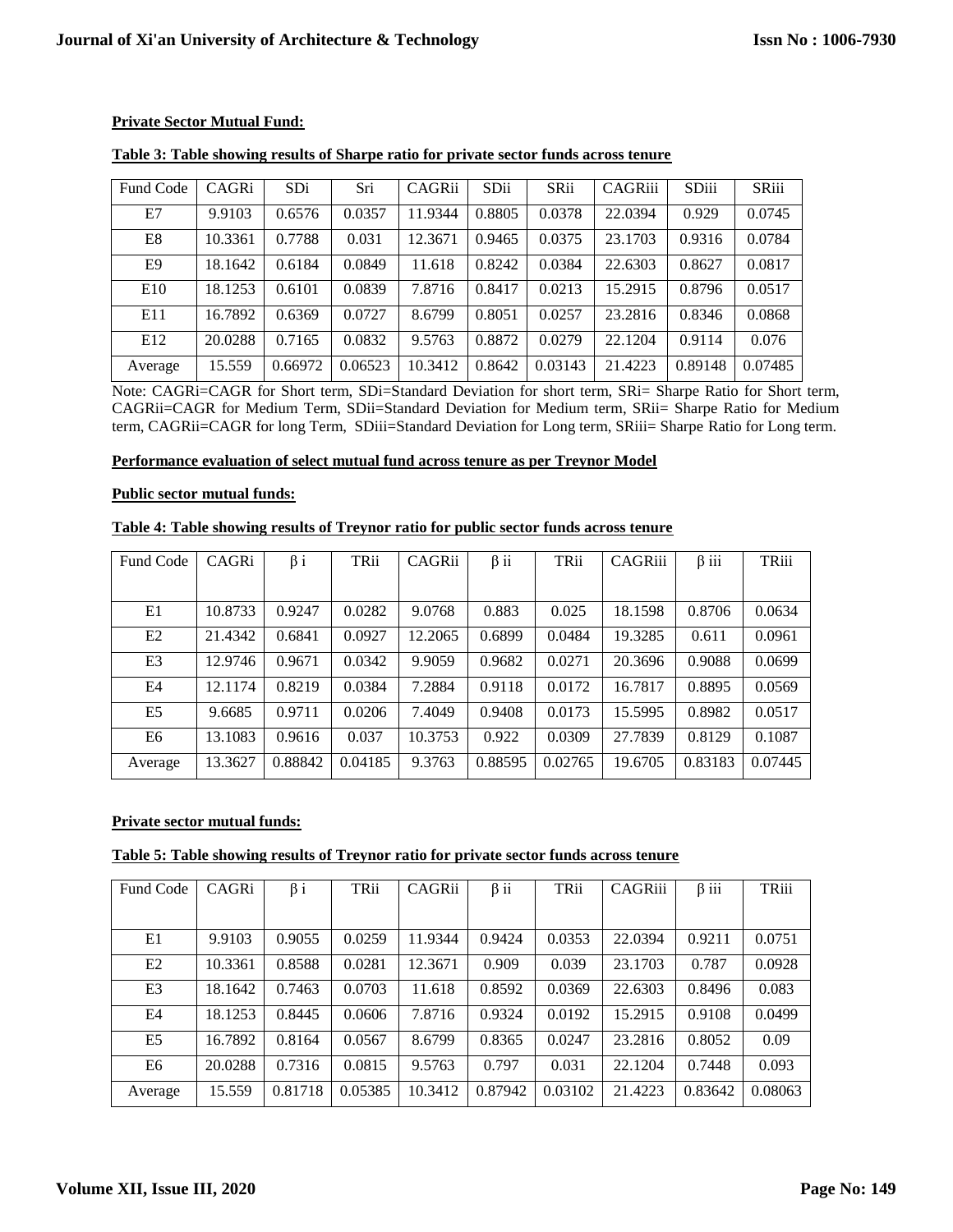Note: CAGRi=CAGR for Short term, β i=Beta for short term, TRi= Treynor Ratio for Short term, CAGRii=CAGR for Medium Term, β ii=Beta for Medium term, TRii= Treynor Ratio for Medium term, CAGRii=CAGR for long Term, βiii=Beta for Long term, TRiii= Treynor Ratio for Long term.

## **Performance evaluation of select mutual fund across tenure as per Jensen Model**

## **Public sector mutual funds:**

| Fund Code      | CAGRi   | $\beta i$ | JRii   | CAGRii  | $\beta$ ii | JRii    | CAGRiii | $\beta$ iii | TRiii   |
|----------------|---------|-----------|--------|---------|------------|---------|---------|-------------|---------|
|                |         |           |        |         |            |         |         |             |         |
|                |         |           |        |         |            |         |         |             |         |
| E1             | 10.8733 | 0.9247    | 0.0005 | 9.0768  | 0.883      | 0.0257  | 18.1598 | 0.8706      | 0.0385  |
|                |         |           |        |         |            |         |         |             |         |
| E2             | 21.4342 | 0.6841    | 0.0023 | 12.2065 | 0.6899     | 0.0281  | 19.3285 | 0.611       | 0.0468  |
| E <sub>3</sub> | 12.9746 | 0.9671    | 0.0335 | 9.9059  | 0.9682     | 0.0247  | 20.3696 | 0.9088      | 0.0422  |
|                |         |           |        |         |            |         |         |             |         |
| E4             | 12.1174 | 0.8219    | 0.0297 | 7.2884  | 0.9118     | 0.0104  | 16.7817 | 0.8895      | 0.0151  |
|                |         |           |        |         |            |         |         |             |         |
| E <sub>5</sub> | 9.6685  | 0.9711    | 0.0256 | 7.4049  | 0.9408     | 0.0139  | 15.5995 | 0.8982      | 0.0456  |
| E <sub>6</sub> | 13.1083 | 0.9616    | 0.041  | 10.3753 | 0.922      | 0.0183  | 27.7839 | 0.8129      | 0.0444  |
|                |         |           |        |         |            |         |         |             |         |
| Average        | 13.3627 | 0.88842   | 0.0221 | 9.3763  | 0.88595    | 0.02018 | 19.6705 | 0.83183     | 0.03877 |

## **Table 6: Table showing results of Jensen ratio for public sector funds across tenure**

## **Private sector mutual funds:**

|  |  |  |  | Table 7: Table showing results of Jensen ratio for private sector funds across tenure |  |  |  |  |  |  |  |  |
|--|--|--|--|---------------------------------------------------------------------------------------|--|--|--|--|--|--|--|--|
|--|--|--|--|---------------------------------------------------------------------------------------|--|--|--|--|--|--|--|--|

| Fund Code      | CAGRi   | $\beta i$ | JRii      | CAGRii  | $\beta$ ii | <b>JRii</b> | CAGRiii | $\beta$ iii | <b>JRiii</b> |
|----------------|---------|-----------|-----------|---------|------------|-------------|---------|-------------|--------------|
|                |         |           |           |         |            |             |         |             |              |
| E1             | 9.9103  | 0.9055    | 0.0025    | 11.9344 | 0.9424     | 0.015       | 22.0394 | 0.9211      | 0.0262       |
| E2             | 10.3361 | 0.8588    | 0.046     | 12.3671 | 0.909      | 0.0278      | 23.1703 | 0.787       | 0.0384       |
| E <sub>3</sub> | 18.1642 | 0.7463    | 0.0085    | 11.618  | 0.8592     | 0.0184      | 22.6303 | 0.8496      | 0.0332       |
| E4             | 18.1253 | 0.8445    | 0.0107    | 7.8716  | 0.9324     | 0.0083      | 15.2915 | 0.9108      | 0.0209       |
| E <sub>5</sub> | 16.7892 | 0.8164    | $-0.0047$ | 8.6799  | 0.8365     | 0.0086      | 23.2816 | 0.8052      | 0.0165       |
| E6             | 20.0288 | 0.7316    | 0.0111    | 9.5763  | 0.797      | 0.021       | 22.1204 | 0.7448      | 0.0612       |
| Average        | 15.559  | 0.81718   | 0.01235   | 10.3412 | 0.87942    | 0.01652     | 21.4223 | 0.83642     | 0.03273      |

Note: CAGRi=CAGR for Short term, βi=Beta for short term, JRi= Jensen Ratio for Short term, CAGRii=CAGR for Medium Term, βii=Beta for Medium term, JRii= Jensen Ratio for Medium term, CAGRii=CAGR for long Term, βiii=Beta for Long term, JRiii= Jensen Ratio for Long term.

#### **T test Value for paired sample: Result of the Hypothesis: Table 8: Table showing results of tested Null Hypothesis across tenure for the entire model:**

| CAGR                                                                                  | Sharpe Ratio | <b>Treynor Ratio</b> | Jensen Ratio |
|---------------------------------------------------------------------------------------|--------------|----------------------|--------------|
| P Value of Short Term for the period of 2017-18 & Result of Null Hypothesis           |              |                      |              |
| 0.486638 (Accepted)   0.420529 (Accepted)   0.505239 (Accepted)   0.444433 (Accepted) |              |                      |              |
| P Value of Medium Term for the period of 2015-18 & Result of Null Hypothesis          |              |                      |              |
| $0.123179$ (Accepted)   0.210967(Accepted)   0.321632(Accepted)   0.117967(Accepted)  |              |                      |              |
| P Value of Long Term for the period of 2013-18 & Result of Null Hypothesis            |              |                      |              |
| $0.401892$ (Accepted)   0.412316(Accepted)   0.466982(Accepted)   0.392357 (Accepted) |              |                      |              |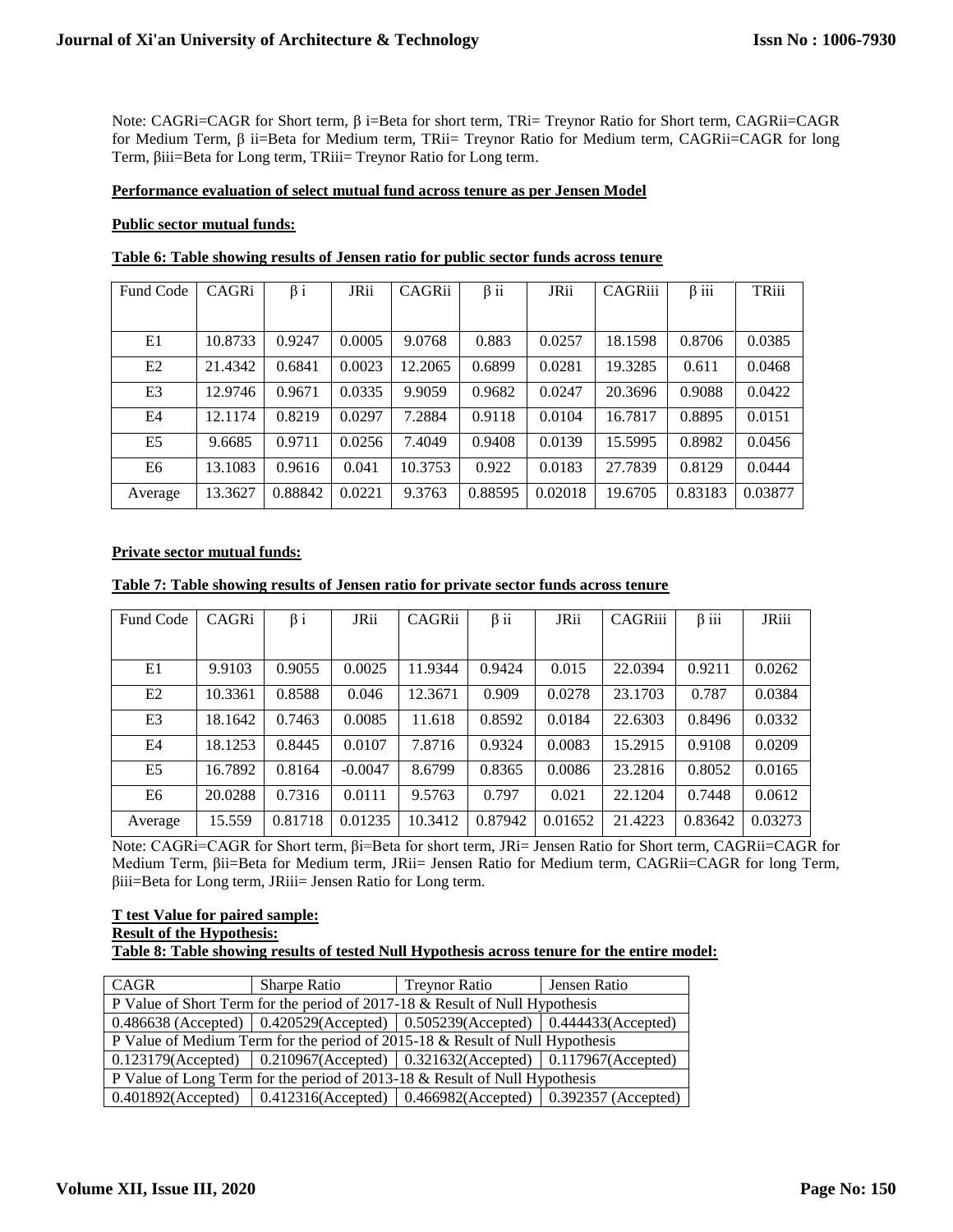## **Interpretation:**

The results in the above table indicates that the sample means of 12 selected equity oriented mutual fund of 2 segment public and private sector funds. The two tailed test observed that with upper & lower critical values from t distribution with 99 degree of freedom and 0.05 level of significance is 1.970 and -1.970 respectively in the critical value region. The results are similar for significance level of 0.01. The average CAGR of public sector mutual fund is 13.36272 over 15.55898 of private sector in short term. The average CAGR of public sector mutual fund is 9.3763over 10.34122of private sector in medium term. The average CAGR of public sector mutual fund is 19.6705 over 21.42225 of private sector in short term. Thus the performance of private sector mutual fund is consistent across tenure. With the P value 0.486638, 0.123179 and 0.401892 respectively in short, medium and long term denotes that there is there is no statistical significance in terms of the performance of private and public sector as Null hypothesis across the tenure is being accepted. The two tailed test observed that with upper & lower critical values from t distribution with 99 degree of freedom and 0.05 level of significance is 1.970 and -1.970 respectively in the critical value region. The results are similar for significance level of 0.01.

In terms of Sharpe-Treynor-Jensen model also results are inline in short-medium-long term as the P value is more than the significant level of 0.05. With the P value being less than the significant level in short, medium and long term which indicates that there is there is no statistical significance in terms of the performance of private and public sector as Null hypothesis across the tenure is being accepted The two tailed test observed that with upper & lower critical values from t distribution with 99 degree of freedom and 0.05 level of significance is 1.970 and -1.970 respectively in the critical value region. The results are similar for significance level of 0.01. The performance of Private sector mutual fund and Public sector mutual funds are inline as per the statistical evidence mentioned above. Thus based on P value, T test is not significant to prove the performance of both the sector as the results are consistent across tenure. However, based on risk and return analysis further the summary of findings of the study is being discussed.

## **Summary of findings:**

| <b>Average Values</b>                                           | CAGR     | Sharpe Ratio | <b>Treynor Ratio</b> | Jensen Ratio | <b>Recommendation Rank</b>  |           |    |    |                             |
|-----------------------------------------------------------------|----------|--------------|----------------------|--------------|-----------------------------|-----------|----|----|-----------------------------|
|                                                                 |          |              |                      |              | CAGR                        | <b>SR</b> | TR | JR | Overall                     |
| Performance Evaluation of selected funds in Short Term-2017-18  |          |              |                      |              |                             |           |    |    |                             |
| Public sector                                                   | 13.36272 | 0.050017     | 0.04185              | 0.01235      |                             |           | ∍  | ി  |                             |
| Private sector                                                  | 15.55898 | 0.065233     | 0.05385              | 0.0221       |                             |           |    |    |                             |
| Performance Evaluation of selected funds in Medium Term-2015-18 |          |              |                      |              |                             |           |    |    |                             |
| Public sector                                                   | 9.3763   | 0.0277       | 0.02765              | 0.016517     | $\mathcal{D}_{\mathcal{L}}$ | ∍         | ∍  | 2  | $\mathcal{D}_{\mathcal{L}}$ |
| Private sector                                                  | 10.34122 | 0.031433     | 0.031017             | 0.020183     |                             |           |    |    |                             |
| Performance Evaluation of selected funds in Long Term-2013-18   |          |              |                      |              |                             |           |    |    |                             |
| Public sector                                                   | 19.6705  | 0.0687       | 0.07445              | 0.032733     | $\mathcal{D}_{\mathcal{L}}$ |           | ↑  | ി  | $\mathcal{D}_{\mathcal{L}}$ |
| Private sector                                                  | 21.42225 | 0.07485      | 0.080633             | 0.038767     |                             |           |    |    |                             |

#### **Table 9: Table showing summary of finings from the current study:**

**Interpretation:** As the objective of the current study is to evaluate the performance of selected mutual fund across tenure, the selected sample size is evaluated by three portfolio evaluation techniques namely Sharpe, Treynor and Jensen. Current study observes consistent behavior in the performance across the tenure. In all the tenure Private sector mutual fund has performed better in terms of compounded annual growth rate, Sharpe-Treynor-Jensen model respectably. Study was made on 12 mutual funds of 4 AMC and based on the results on an average private sector mutual fund generated 21.4% CAGR in long term against 19.6% of CAGR in case of public sector fund. With reference to risk and return analysis private sector mutual funds have generated higher return to the investor for each unit of risk taken in long term with Sharpe ratio of 0.07485 against Sharpe ratio of 0.0687 in public sector fund. Treynor ratio was also recorded at 0.080633 against 0.07445 in public sector. In terms of CAPM and Jensen model, both the segment has generated higher return than the expected rate of return with the positive alpha. Private sector mutual funds Jensen ratio stood at 0.038767 against the Jensen ratio of 0.032733 in public sector.

From the T test statistical evidence it is clear that the performance of private sector and public sector are inline and there was found the statistical evidence in the performance of both private and public sector mutual fund in short, medium and long term. The study concludes that , considering CAGR, Sharpe-Treynor-Jensen model private sector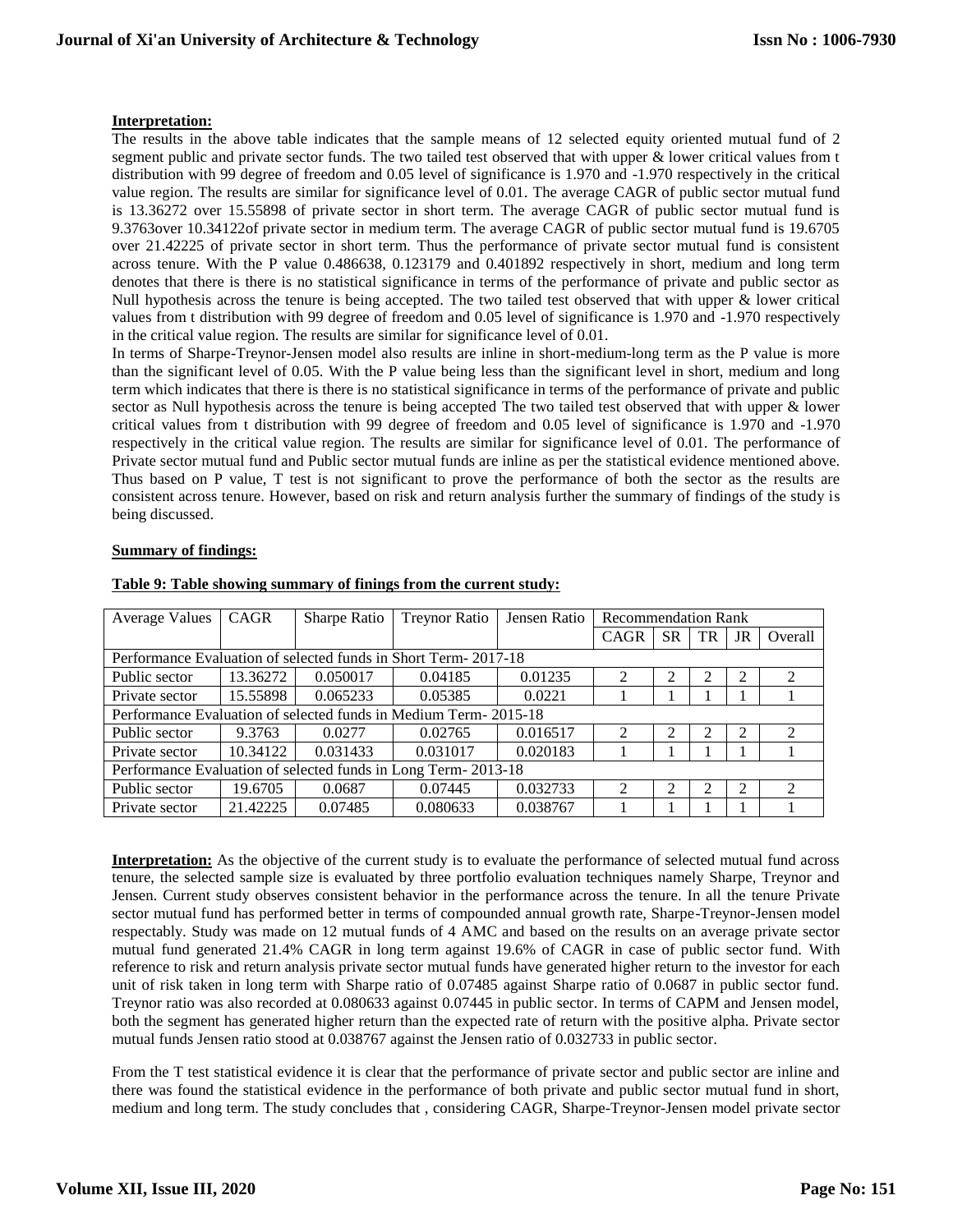mutual fund tend to outperform the public sector mutual fund in equity category. The performance is consistent in short- medium-long tenure. The investor are suggested to refer and select private asset management company over public asset management company to generate higher rate of return based on the risk profile of the fund.

## **Conclusion**:

Current study concludes that, on an average in terms of rate of return and risk-return relationship it is observed that private sector asset management company outperform than the public sector asset management company consistently in short-medium-long term. The study also observed that the return generated based on per unit of risk taken by the investor which is expressed in terms of Sharpe-Treynor model, the results are also consistent across tenure, that is mutual fund belonging to private sector asset management company generate higher return per unit of risk taken over the mutual fund belonging to public sector asset management company. Even though pat performance do not predict the future performance of the fund, the current study concludes that based on the past historic data, it is expected that mutual fund belonging to private sector asset management company perform better over mutual fund belonging to public sector asset management company.

## **Research Implications:**

Each research focuses on some research implication; this section shall describe the research implications from the current study. Firstly, in terms of rate of return both private and public sector mutual funds have outperformed the market. That means, funds belonging to private sector and funds belonging to public sector generated higher return than market return. However, in terms of relative performance public sector funds are underperformed than the private sector mutual fund in terms of compounded annual growth rate and Risk-Adjusted return. AXIS Long Term Equity Fund, E11-Code has generated higher return for each unit of risk taken in long term with higher Sharpe of 0.0868 and UTI-Mid Cap Fund (G), E6-Code has generated higher risk return for each unit of risk taken in long term with higher Sharpe 0.0911. Below is the list of funds performance and the rank assigned based on the performance in short-medium-long term .

| <b>Mutual Fund</b>                 | Code            | <b>Short Term Rank</b> | Medium Term Rank   Long Term Rank |                |
|------------------------------------|-----------------|------------------------|-----------------------------------|----------------|
| Aditya Birla SL Equity Fund (G)    | E1              | 10                     | 3                                 |                |
| Aditya Birla SL Midcap Fund - (G)  | E2              | 11                     | 4                                 | 4              |
| Aditya Birla SL Tax Relief '96 (G) | E <sub>3</sub>  | 2                      | 2                                 | 3              |
| AXIS Bluechip Fund $(G)$           | E4              | 3                      | 10                                | 12             |
| AXIS Long Term Equity Fund (G)     | E5              | 5                      | 9                                 | $\mathfrak{D}$ |
| AXIS Midcap Fund $(G)$             | E6              | $\overline{4}$         |                                   | 5              |
| SBI Blue Chip Fund (G)             | E7              | 8                      | 8                                 | 9              |
| SBI Focused Equity Fund (G)        | E8              |                        |                                   | 6              |
| SBI Large $\&$ Midcap Fund $(G)$   | E9              | 9                      | 6                                 | 8              |
| UTI-Equity Fund $(G)$              | E <sub>10</sub> | 6                      | 12                                | 10             |
| UTI-Long Term Equity Fund (G)      | E11             | 12                     | 11                                | 11             |
| UTI-Mid Cap Fund $(G)$             | E12             |                        | 5                                 |                |

## **Table 10: Table showing rank list of the selected mutual fund across tenure:**